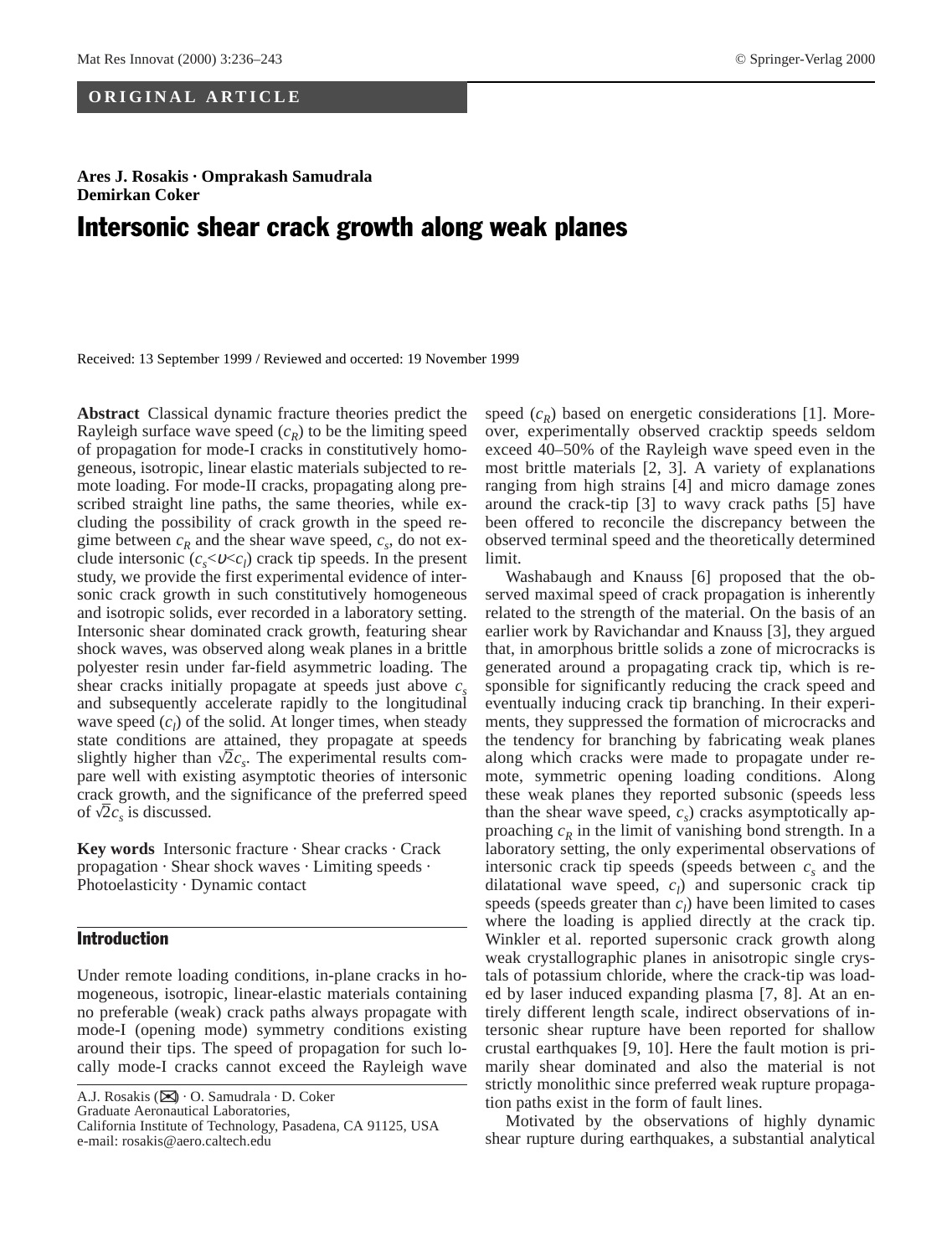effort has been made to model the mechanics of both subsonic and intersonic dynamic shear crack propagation. Andrews [11] performed a numerical investigation of a dynamically propagating mode-II (in-plane shear) crack with a slip weakening cohesive zone ahead of the tip. He observed that the terminal rupture speed for a shear crack could be either less than the Rayleigh wave speed or slightly greater than  $\sqrt{2}c_s$  depending on the cohesive strength of the fault plane ahead. Burridge et al. [12] performed an analytical investigation of the same problem and concluded that the speed regime  $c_s$ < $\sqrt{2}c_s$  (where v is the crack tip speed) is inherently  $c_s > 0 > \sqrt{2}c_s$  (where 0 is the clack up speed) is inherently<br>unstable, while the speed regime  $\sqrt{2}c_s < 0 < c_l$  is stable for intersonic shear crack propagation. Broberg [13] investigated the admissibility of various speed regimes for mode-I and mode-II crack propagation along a prescribed straight line path, based on energy considerations. Since fracture is an inherently energy consuming process, he concluded that the speed regimes in which the crack-tip energy release rate is negative are forbidden. Thus he ruled out the speed regime  $c_R < v < c_s$  for both mode-I and mode-II cracks, whereas the speed regime  $c_s < v < c_l$  was found to be forbidden for mode-I cracks only. In mode-II the speed regime  $c_s$ < $v$ < $c_t$  was found to be permissible according to the above stated criterion. Freund [14] obtained the asymptotic stress and particle velocity fields around a steady state mode-II intersonic crack which was prescribed to propagate along its own plane, in a homogeneous, isotropic, linear-elastic material. He concluded<br>that  $\sqrt{2}$  is the only speed permissible for stable intersor that  $\sqrt{2}c_s$  is the only speed permissible for stable intersonic shear crack growth. Broberg [15, 16] also solved the problem of an intersonic shear crack symmetrically expanding at constant speed from zero initial length. He allowed for a finite process region ahead of the tip and concluded that a shear crack can propagate at all intersonic speeds, except those close to  $c_s$  and  $c_l$ . However, till recently, no direct experimental confirmation of the admissibility of mode-II intersonic crack growth has been reported in the open literature. The very first observations of shear dominated intersonic crack growth along weak planes has been briefly reported by the authors very recently in Science [17]. The complete presentation of our results is given here for the first time.

#### Experimental observations of intersonic crack growth

Pursuant with the above observations, we conducted experiments to determine whether mode-II intersonic crack growth can be obtained in laboratory specimens under remote loading. However, in monolithic, pre-notched laboratory specimens subjected to shear loading, it is invariably seen that after initiation from the notch tip the crack does not follow a straight path in line with the notch, but instead kinks and follows the local mode-I direction. To make mode-II crack growth possible, by suppressing kinking, and to simulate the prescribed path constraint of the analysis, we introduced a weak plane ahead of the notch tip in the form of a bond between two identical pieces of isotropic material. The bonding process was chosen carefully so that the constitutive properties of the bond are close to those of the bulk material. Thus we constructed a material system which, although not monolithic, can be considered homogeneous with regard to its linear elastic constitutive description. However, fracture toughness along the bond line is lower, so that the material is inhomogeneous with regard to its fracture properties, while homogeneous with regard to its constitutive behavior. It may be worth noting here that the analytical continuum models discussed above, predicting an allowable intersonic crack speed regime for mode-II cracks, are incapable of distinguishing between constitutively homogeneous and monolithic materials with no preferable crack paths and constitutively homogeneous systems involving preferable crack paths. The notion of inhomogeneity in fracture toughness is not contained in these continuum models which do not feature a fracture criterion.

Our experimental set-up used to investigate dynamic shear crack propagation under impact loading is shown in Fig. 1. Dynamic photoelasticity was chosen for capturing the stress field near the propagating crack tip because of its ability to visualize shear shock waves anticipated by the intersonic crack solutions. Homalite-100, a brittle polyester resin which exhibits stress induced birefringence was chosen for this investigation. The specimens were made by bonding two identical 4 mm thick plates of Homalite as shown in Fig. 1. A polyester resin solution (99.5% by wt) was used for bonding, with methyl ethyl ketone peroxide as hardener (0.4%) and cobalt octate (0.1%) as catalyst. The bond was then cured for 48 hours at room temperature. The thickness of the bond was approximately 20–30 µm. A notch, 25 mm long and 2.3 mm wide, was machined on the upper half of the specimen along the bond line. A notch was chosen as the crack initiation site instead of a pre-crack to prevent the transmission of stress waves into the top half, thus ensuring that the notch tip is loaded under predominantly mode-II conditions. The relevant material properties of Homalite at high strain rates  $({\sim}10^3 \text{ s}^{-1})$  are: Young's modulus, *E*=5.3 *GPa*, Poisson's ratio, υ=0.35, plane stress longitudinal wave speed,  $c_l$ =2200 *m/s* and shear wave speed,  $c_s$ =1255 *m/s*. The shear strength of bulk Homalite-100 is about 42 MPa, and the shear strength of the bond was varied systematically from 30 to 50% of the strength of the bulk material. This shear bond strength was measured using a conventional Iosipescu shear test fixture. In addition to the above described bonding procedure, a limited number of specimens were bonded by the technique of temperature enhanced surface sintering as described by Washabaugh and Knauss [6]. With this method there is no ambiguity regarding the constitutive homogeneity of the resulting bonded structure.

The specimen was subjected to asymmetric impact loading with a projectile as shown in Fig. 1. The projectile was 75 mm long, 50 mm in diameter and was made of hardened steel. A steel piece was bonded to the specimen at the impact site to prevent shattering and to induce a planar loading wave front. Typical impact velocities used in these experiments ranged from 25 to 35 m/s. The compressive longitudinal wave loads the notch-tip in a predominantly shear mode. The dynamic stress field produced by the loading was recorded using photoelasticity in conjunction with high speed photography. A coherent, monochromatic, plane-polarized, collimated laser beam of 50 mm diameter was transmitted through the specimen. The specimen was placed betwen two circular polarizers resulting in an isochromatic fringe pattern due to stress induced birefringence. Photoelasticity is a common optical technique used in solid mechanics applications which provides real time full field information and the reader is referred to Dally and Riley [18] for further details. The isochromatic fringe pattern is recorded by a rotating mirror type high-speed camera capable of recording 80 frames at framing rates up to 2 million frames per second. An argon-ion laser was used, operating at a wavelength of 514.5 nm (green) in a pulsed mode of  $8$  ns pulse width. The generation of the isochromatic fringe patterns, which are contours of constant maximum in-plane shear stress  $(\tau_{max})$ , is governed by the stress optic law,

$$
\frac{nF}{h} = 2\tau_{\text{max}} = \sigma_1 - \sigma_2 \tag{1}
$$

where *F* is the material fringe constant, *h* is the thickness of the specimen,  $\sigma_1$ ,  $\sigma_2$  are the principal stresses and *n* is the isochromatic fringe order.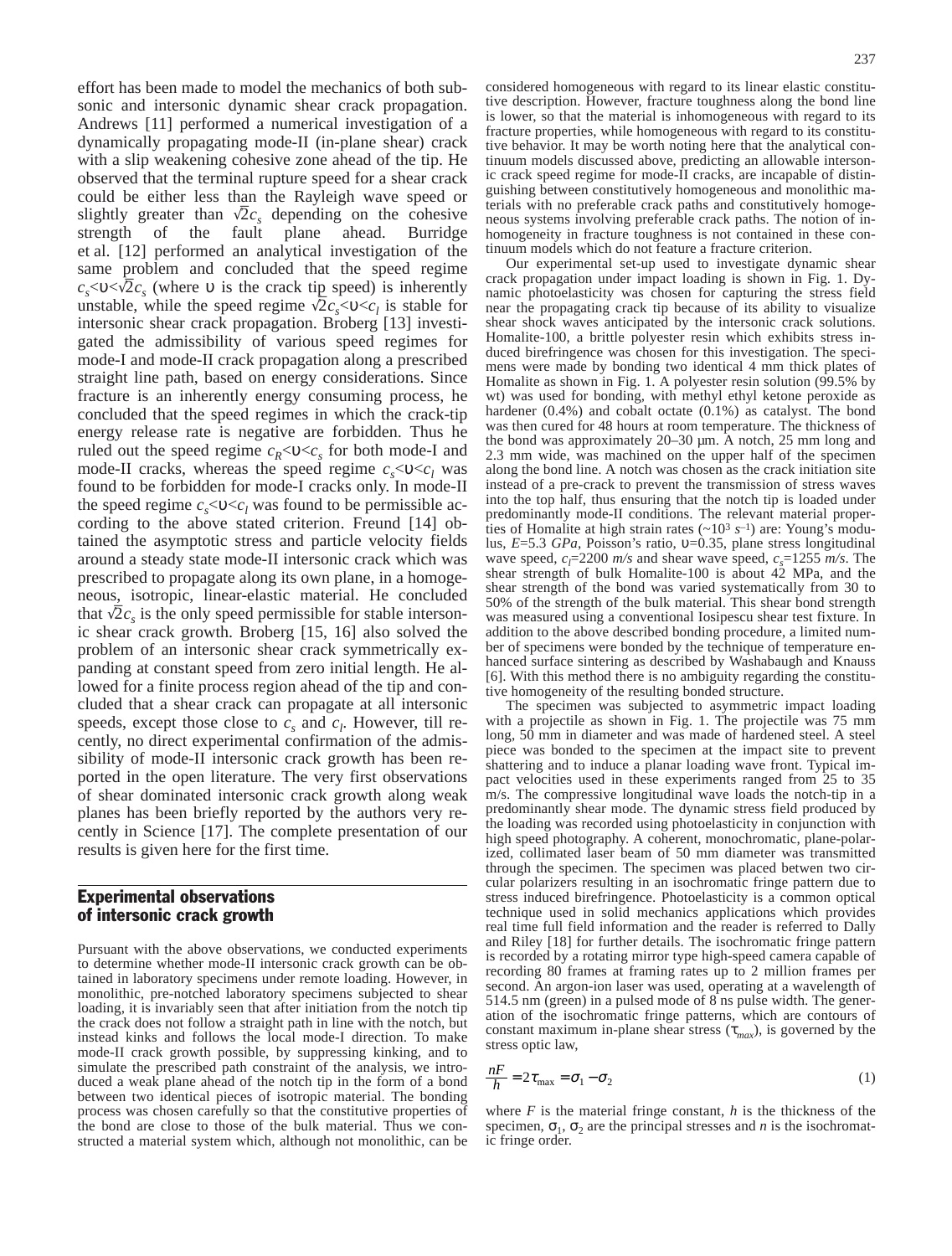**Fig. 1** An illustration of the dynamic photoelasticity setup showing a Homalite-100 specimen being subjected to asymmetric impact by a projectile fired from a high speed gas gun

**Fig. 2** Selected sequence of high speed images, showing the isochromatic fringe pattern around a shear crack initiating from a notch along a weak plane in Homalite-100



Figure 2 shows a selected sequence of isochromatic fringe patterns within a field of view surrounding the notch tip. The time after impact as well as the crack tip speed is shown in each frame. The notch as well as the initial loading pulse are clearly visible in the first frame. The wave front is almost vertical, indicating that the notch is being subjected to predominantly shear loading. In the next frame we see the wave diffraction around the notch-tip and simultaneously observe the stress concentration building up. In the last two frames we can discern a crack propagating dynamically along the interface after initiating from the notch-tip. In Fig. 3, the field of view is located downstream from the notch-tip. In the first frame, we see a crack entering the field of view around which the shape of the isochromatic fringe pattern has changed drastically, and in the next frame we can clearly distinguished two lines radiating from the crack-tip across which the fringe pattern changes abruptly (lines of stress discontinuity). These two lines correspond to the two traveling shear shock waves, which limit the spread of shear waves emanating from the crack-tip as it propagates along the interface. The inclination of the shock waves indicates that the crack-tip has exceeded the shear wave speed of Homalite, and has become intersonic. The fringe pattern around the propagating crack in the last two frames is very similar to that in the previous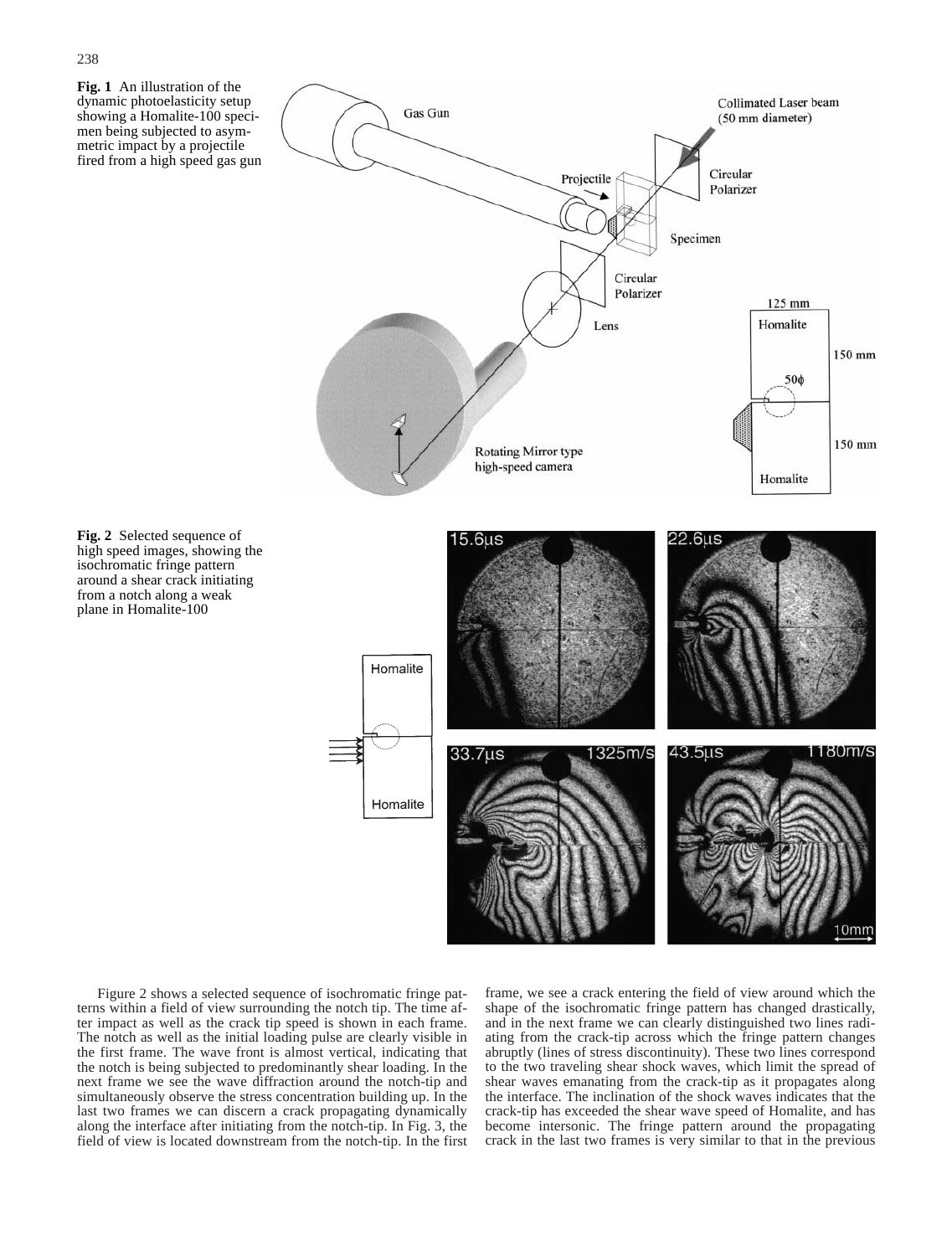**Fig. 3** Selected sequence of high speed images, showing the isochromatic fringe pattern around a shear crack propagating along a weak plane in Homalite-100



frame, indicating that the propagating crack has reached a steady state.

Typical crack-tip speed histories for two identical experiments varying only in the position of the field of view are shown in Fig. 4. Crack tip speeds were determined using two methods. In the first method, a second order interpolating polynomial is obtained for every three successive points in the crack length history, which is then differentiated to give the crack speed for the midpoint. In the second method, crack tip speeds for frames in which the shock waves can be clearly distinguished, are obtained by measuring their angle of inclination to the crack faces. The angle of inclination β of the shock waves with the crack faces is related to crack-tip speed through the relation,

$$
v = \frac{c_s}{\sin \beta} \tag{2}
$$

The variation of the crack-tip speed with crack length obtained using the frist method is shown in Fig. 4(A), whereas that obtained by the second method is shown in  $4(B)$ . From Fig. 4 we seen that the initially recorded crack-tip speed is close to the shear wave speed of Homalite (within experimental error of ±100 *m/s*) beyond which it accelerates (at the order of  $10^8$   $ms^{-2}$ ), thus becoming intersonic. Thereafter, it continues to accelerate up to the plane stress dilatational wave speed of Homalite, following which it decelerates and ultimately reaches to steady state value of about  $\sqrt{2}$  times the shear wave speed. As seen in Fig. 3, the shock wave  $\sqrt{2}$  times the shear wave speed. As seen in Fig. 3, the shock wave angle under steady state conditions reaches an almost constant value around 43° to 45°, corresponding to a crack tip speed slightly higher than  $\sqrt{2}c_s$ . Note that the crack tip speed estimate from the shock wave angle is more accurate compared to that obtained from the crack length history due to the inherent propagation of errors in the differentiation process. It should be recalled here that the speed regime between  $c_R$  and  $c_s$  is forbidden by theory based on energy considerations. For this speed regime, the asymptotic solution predicts radiation of energy away from the crack tip (negative energy release rate), which is not possible on physical grounds. Hence a crack with a smoothly varying crack tip speed cannot pass through this forbidden regime. According to this rationale, a crack will have to jump discontinuously from the sub-Rayleigh regime to the intersonic regime. However, another possibility for generating such intersonic speeds is to bypass this forbidden regime by nucleating a crack from the initial notch that instanta-



**Fig. 4** Evolution of crack speed as the shear crack propagates along a weak plane in Homalite-100. (**A**) From crack length history, (**B**) From shock wave angle (FOV=Field Of View)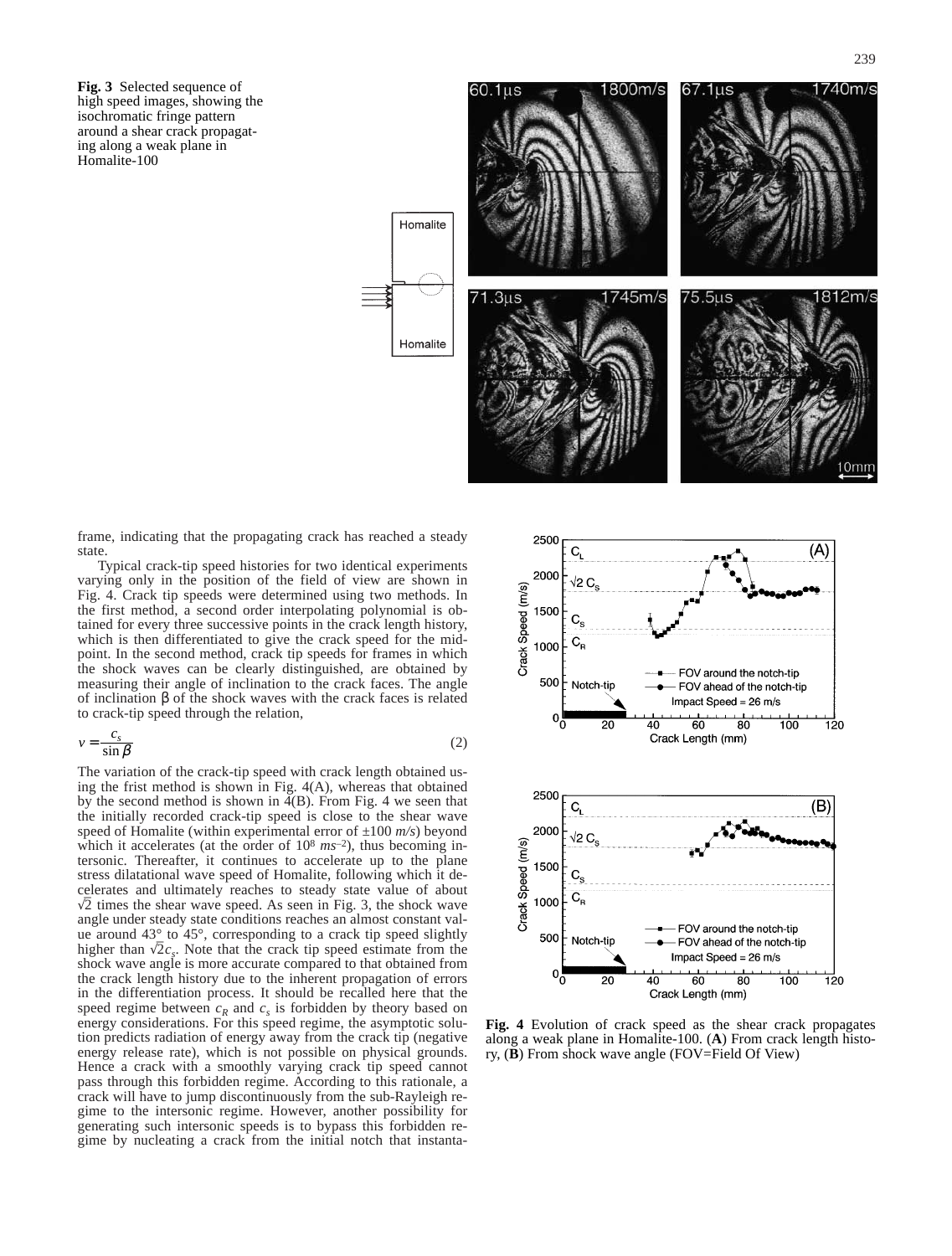neously starts to propagate at a speed above  $c<sub>s</sub>$ . Within our experimental time resolution the second scenario seems to be the most probable.

#### Comparison with theory

Freund [14] obtained a steady state asymptotic solution for the stress and particle velocity fields near a mode-II crack propagating intersonically along a prescribed straight line path in a homogeneous, isotropic, linearelastic material. According to this solution, the dominant term governing the stress state near the crack-tip is of the form [14, 19].

$$
\sigma_{ij}(\eta_1 \eta_2) = K_2^*(t) \left\{ \frac{f_{ij}(\theta_l, v)}{r_l^q} + \frac{g_{ij}(v)}{(-n_1 - \hat{\alpha}_s | \eta_2|)^q} H(-\eta_1 - \hat{\alpha}_s | \eta_2|) \right\},\tag{3}
$$

where  $(\eta_1, \eta_2)$  are the coordinates of a point with respect to a moving cartesian coordinate system attached to the crack-tip (with  $\eta_1$ -*axis* perpendicular to the crack edge and  $\eta_2$ -*axis* perpendicular to the plane of the crack),  $f_{ij}$ (...) is a known function of crack tip speed and angular position,  $g_{ii}(.)$  is a function of crack tip speed,  $H(.)$  is the Heaviside step-function, *q* is the singularity exponent given by

$$
q(v) = \frac{1}{\pi} \tan^{-1} \frac{4\alpha_i \hat{\alpha}_s}{\left(1 - \hat{\alpha}_s^2\right)^2} \tag{4}
$$

and  $r_l$ ,  $\theta_l$ ,  $\alpha_l$ , and  $\hat{\alpha}_s$ , are defined as follows:

$$
r_l = \sqrt{\eta_1^2 + \alpha_l^2 \eta_2^2}, \quad \theta_l = \tan^{-1} \frac{\alpha_l \eta_2}{\eta_1}
$$
 (5)

$$
\alpha_l = \sqrt{1 - v^2 / c_l^2}, \quad \hat{\alpha}_s = \sqrt{v^2 / c_s^2 - 1}, \tag{6}
$$

 $K_2^*(t)$  is the intersonic stress intensity factor defined as

$$
K_2^*(t) = \lim_{r \to 0} \sqrt{2\pi} \, r^q \sigma_{12}(r, 0). \tag{7}
$$

From Eqn. 3 we see that the asymptotic solution predicts two traveling waves of strong stress discontinuity attached to the crack-tip and inclined at  $β = tan^{-1}(1/α<sub>c</sub>) = sin^{-1}(c<sub>c</sub>/υ)$  to the crack faces (see argument of the Heaviside function). The stress field is singular at the crack-tip, and the singularity exponent *q* is a function of the crack-tip speed. Exponent *q* increases monotonically from 0 at  $v=c_s$  to a value of  $\frac{1}{2}$  at  $v=\sqrt{2}c_s$ and there after decreases monotonically to 0 at  $v = c_l$ . An immediate implication of this behavior of the singularity exponent is that the dynamic crack-tip energy release rate is identically zero in the intersonic regime, except at  $\sum_{n=1}^{\infty}$  a where it has a finite value. However, fracture  $v=\sqrt{2}c_s$  where it has a finite value. However, fracture processes essentially involve breaking of bonds and creation of new surfaces, which requires a finite energy flow into the crack-tip. This explains the behavior of the crack-tip speed history in Fig. 4 where we saw the propensity of an intersonic mode-II crack to propagate at a

constant speed of  $\sqrt{2}c_s$  under steady state conditions. The stresses are also singular all along the lines of discontinuity with the same strength of singularity as that of the crack-tip. The crack-tip singularity is thus radiated away from the tip to create two *shear shock waves*. As one would expect, the existence of infinite stress jumps across these shock waves<sup>1</sup> is not feasible and such a prediction is an artifact of the theory of linear elasticity. In real materials, however, this prediction corresponds very well with well defined lines across which large but finite stress jumps occur. The pathology of infinite stress jumps and zero crack-tip energy release rate for an intersonic mode-II crack can be overcome by introducing a process zone of finite size ahead of the tip. Such a solution is given by Samudrala et al. [22]. Figure 5 compares an isochromatic fringe pattern recorded during the experiment (A) with that predicted by the Freund's singular solution (B) and the solution incorporating a Dugdale type cohesive zone (C). Both the experimental and simulated patterns are in good agreement with regard to the prediction of the two shock waves, their inclination to the crack faces as well as the oval shape fo the fringes in front of the tip. The cohesive zone solution also introduces some structure across the shock wave by smearing out the stress jump and eliminating the singularities. However, the experimental fringe pattern is distorted by the stress field generated due to the loading pulse as well as due to crack face frictional contact and subsequent damage, as explained later.

Similar observations have been made with regard to intersonic motion of dislocations and mechanical twins. Indeed, Eshelby [23] and Weertman [24] pointed out that radiation free intersonic motion of a glide dislocation in an isotropic solid is possible at a steady state speed of  $\sqrt{2}$ . Weather 5241 in addition abound that no such  $\sqrt{2}c_s$ . Weertman [24], in addition, showed that no such critical speed exists for a climb dislocation. Such a behavior can be expected from the fact that an intersonically propagating steady state mode-II crack can be considered as a superposition of a continuous array of glide dislocations, whereas an intersonically propagating steady state mode-I crack can be considered as a superposition of a continuous array of climb dislocations. A unified continuum approach treating both intersonic cracks and dislocations has been developed by Gao et al. [25]. More recently, Gumbsch and Gao [26] have also been shown that dislocations can glide intersonically within the assumptions of discrete atomistic models. Finally an analytical investigation of the conditions leading to intersonic growth of mechanical twinsis given by Rosakis and Tsai [27].

<sup>&</sup>lt;sup>1</sup> According to the linear elastic idealization these shear shocks are dissipation free [20, 21]. However, in real materials, shock waves are generally dissipative. Indeed, in most of the intersonic regime, where the energy flux directly into the crack-tip is zero, the only energy that is consumed is by the traveling shock waves at the tip vicinity.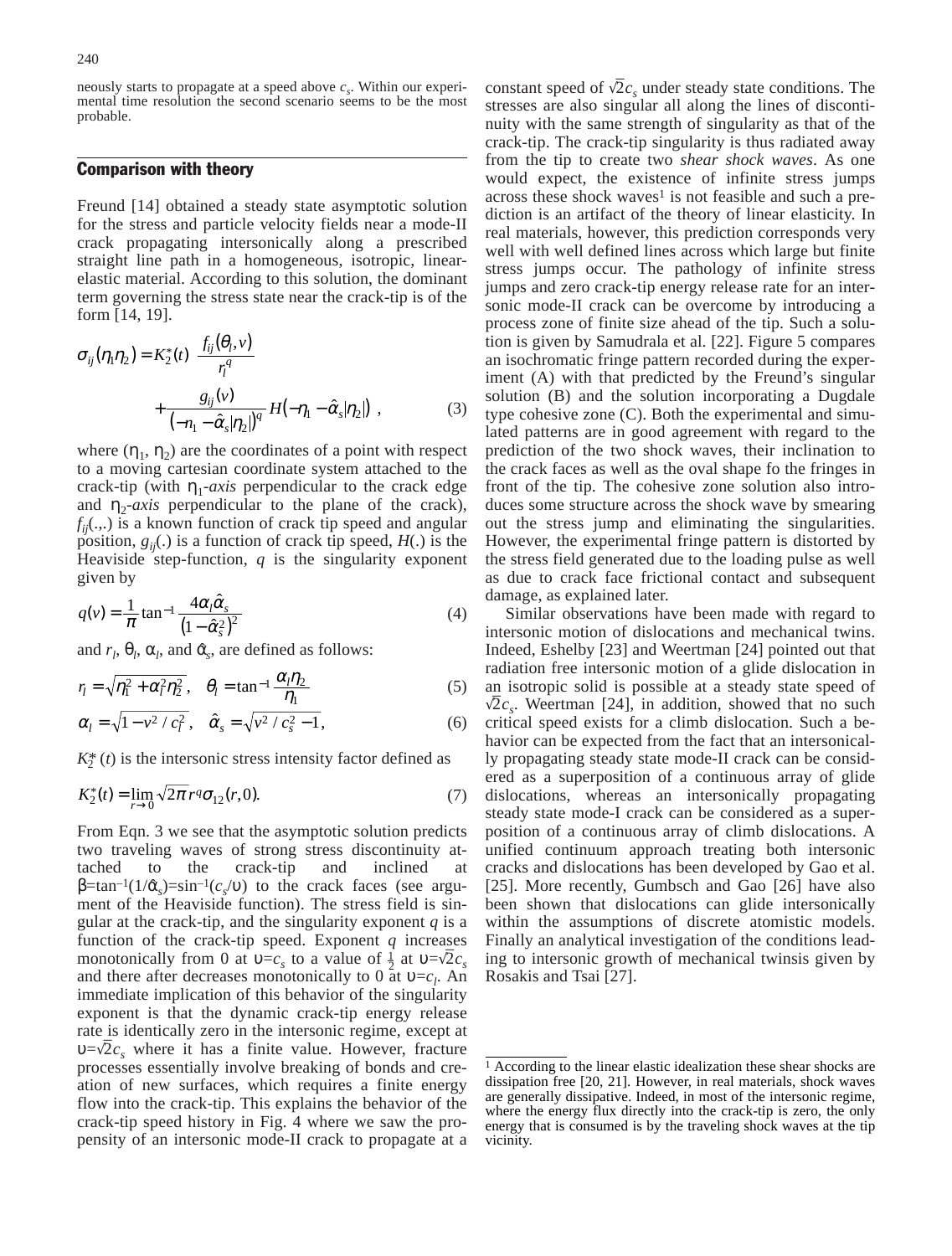

**Fig. 5** Enlarged view of the isochromatic fringe pattern around a steady state intersonic shear crack along a weak plane in Homalite-100. Shear shock waves are clearly visible. (**A**) Experimental Pattern, (**B**) Theoretical Prediction based on Freund's singular solution [14] and (**C**) Theoretical prediction based on a Dugdale type cohesive zone model by Samudrala et al. [22] (For all cases  $β=43°$  and  $υ=1.37$  *c<sub>s</sub>*)

#### Crack face contact zone

An interesting experimental observation associated with intersonic crack propagation along a weak plane is shown in Fig. 6. This is a post-mortem photograph of the upper half of the test specimen showing an enlarged view of the area near the notch tip. Starting from a finite distance ahead of the notch tip along the crack path, a series of short opening cracks, parallel to each other and inclined to the main shear crack can be observed. All the cracks have initiated on the upper crack-face, propagated a finite distance slightly off-vertical into the upper half of the specimen and subsequently got arrested. Occasionally, a few cracks have gone further. The angle of inclination of these cracks was measured to be approximately 11° from the vertical  $(\eta_2$ -*axis*).

The initiation, propagation and arrest of these cracks can be observed in real time. Indeed, the high speed images of the isochromatic fringe pattern around the main shear crack-tip contain information about the initiation and the growth of these cracks. A typical photograph in which the phenomenon can be clearly distinguished is shown in Fig. 7. A series of symmetric shadow spots associated with the crack tips originate on the crack face, propagate a finite distance into the upper half of the specimen and arrest subsequently. The centers of all these shadow spots fall on a single straight line inclined at about 23° to the crack face. From this measure, a well as the small inclination of these cracks from the vertical, an estimate of their propagation speed is obtained to be 0.6  $c_s$ . The symmetric nature of the shadow spots reveals the opening mode-I nature of these secondary cracks. Further evidence of their subsonic nature can be seen in the epicycloidal shape of the shadow spots surrounding their crack-tips. If we extend the line passing through the center of the shadow spots to the crack face, we can readily see that they originate a finite, albeit a small distance behind the main crack-tip. Hence, formation of these secondary cracks is not akin to the typical branching phenomenon observed in high speed subsonic crack propagation. These secondary, subsonic, opening mode cracks behind the main intersonic shear crack-tip cannot be explained completely based on the asymptotic solution for a traction free intersonic crack. The stress component  $\sigma_{11}$ (direct stress parallel to the crack faces) is tensile in the top half of the specimen, whereas it is compressive in the bottom half. This explains why the opening cracks are observed only in the tensile half of the specimen. If the cracks originated on a traction free surface, we would expect them to propagate vertically based on a maximum principal stress criterion for brittle fracture. The inclination of the secondary cracks from the vertical can only be explained in terms of a more complex state of stress at the initiation site. It is conjectured that crack faces come into contact once the crack-tip exceeds the Rayleight wave speed of the material. Evidence of contact can be seen in Fig. 7, where a near vertical line of discontinuity emanating from the contact zone can be seen across which the fringe pattern changes abruptly. A simi-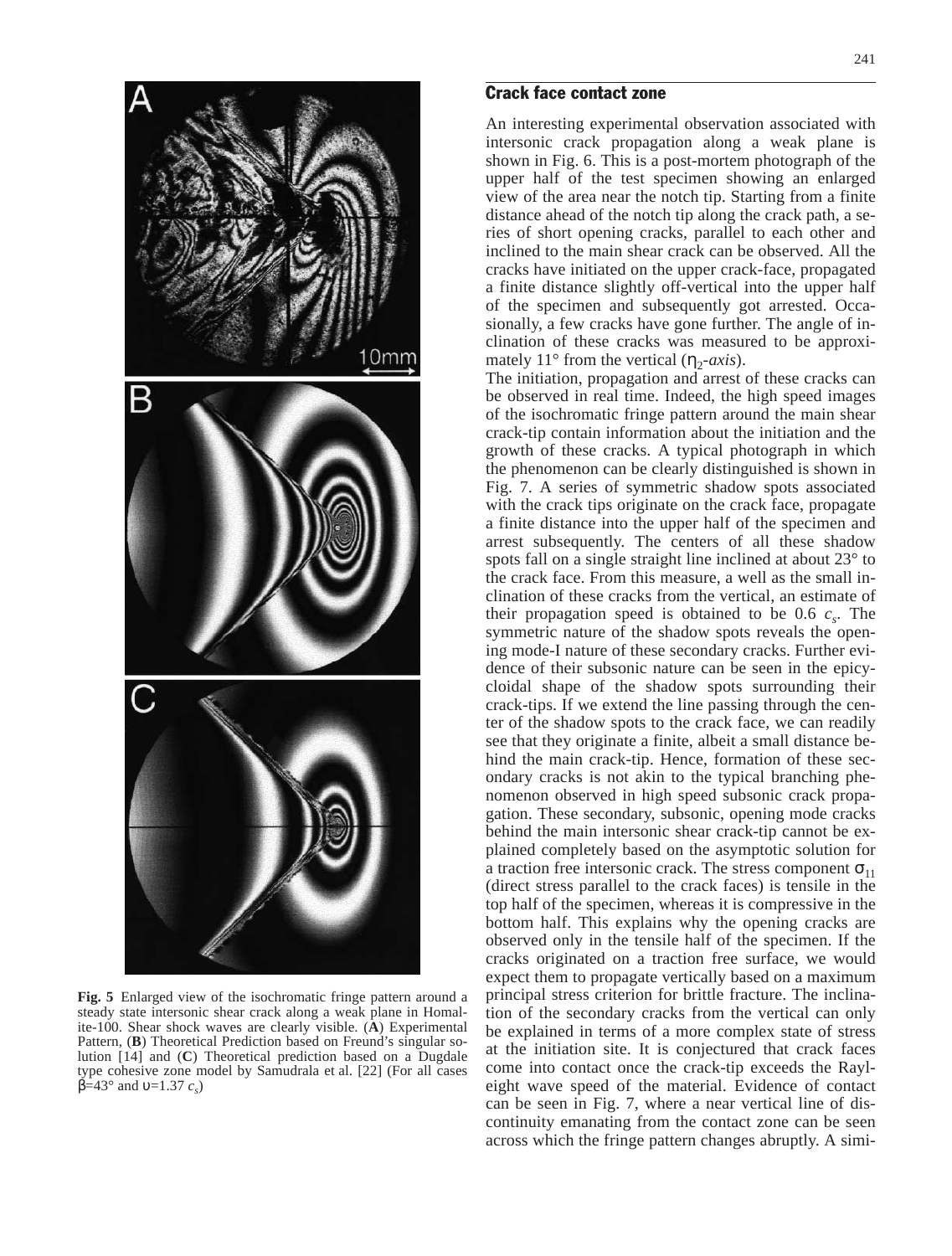



**Fig. 7. (A)** Enlarged view of the region behind the main intersonic shear crack tip showing the shadow spots associated with the subsonic secondary cracks originating from the contact zone. (**B)** Schematic showing the initiation and propagation of the tensile secondary cracks and the 2-D stress state on the contact face

lar phenomenon was observed during intersonic crack propagation along a bimaterial interface [21, 28–30]. Due to frictional sliding of the contact faces a twodimensional state of stress exists at the crack faces along the contact zone (the secondary crack initiation site), which explain the 11° inclination of the crack propagation path from the vertical. Assuming a linear frictional contact model ( $\sigma_{12}=\lambda \sigma_{22}$ ), with a constant dynamic coefficient of friction  $\lambda$ , and further postulating that tensile failure will follow the predictions of the maximum principal stress fracture criterion, we can obtain bounds for λ. For a subsonic opening crack of propagate along the principal plane, the nature of the maximum principal stress should be tensile. A simple Mohr's circle analysis gives a lower bound for  $\lambda$  as 0.19. If we further assume that the stress component  $\sigma_{11}$  in the upper half of the specimen is tensile, the lower bound on  $\lambda$  is raised on 0.21. If in addition,  $|\sigma_{11}| > |\sigma_{22}|$  then  $\lambda > 0.4$ . A precise estimate for  $\lambda$  can be obtained if a more elaborate model of intersonic shear crack growth, which includes crack face frictional contact, is developed.

#### Concluding remarks

To the authors' knowledge, this article describes the first experimental observation of shear-dominated intersonic crack growth. We saw that intersonic crack propagation is possible along a weak plane in a homogeneous material (homogeneous with respect to its constitutive properties, but inhomogeneous with respect to its fracture toughness) subjected to far-field mode-II (in-plane shear) loading conditions. The lower fracture thoughness along the weak plane makes it a preferred path for crack propagation by suppressing kinking and branching, thus ensuring that the crack propagates under mode-II conditions. However, in a purely homogeneous material (homogeneous with respect to both constitutive and fracture properties) with no preferred paths for crack propagation, a mode-II crack immediately after initiation, kinks in the local direction of maximum energy release rate which is nearly coincident with the local mode-I direction [31]. The competition between kinking, in a locally opening mode, and straight-ahead propagation, in a primarily shear mode, can be biased towards a shear, straightahead propagation by artificially reducing the fracture toughness along the preferred path. Moreover, mode-II conditions near a propagating crack-tip are found to be necessary in achieving intersonic crack-tip speeds.